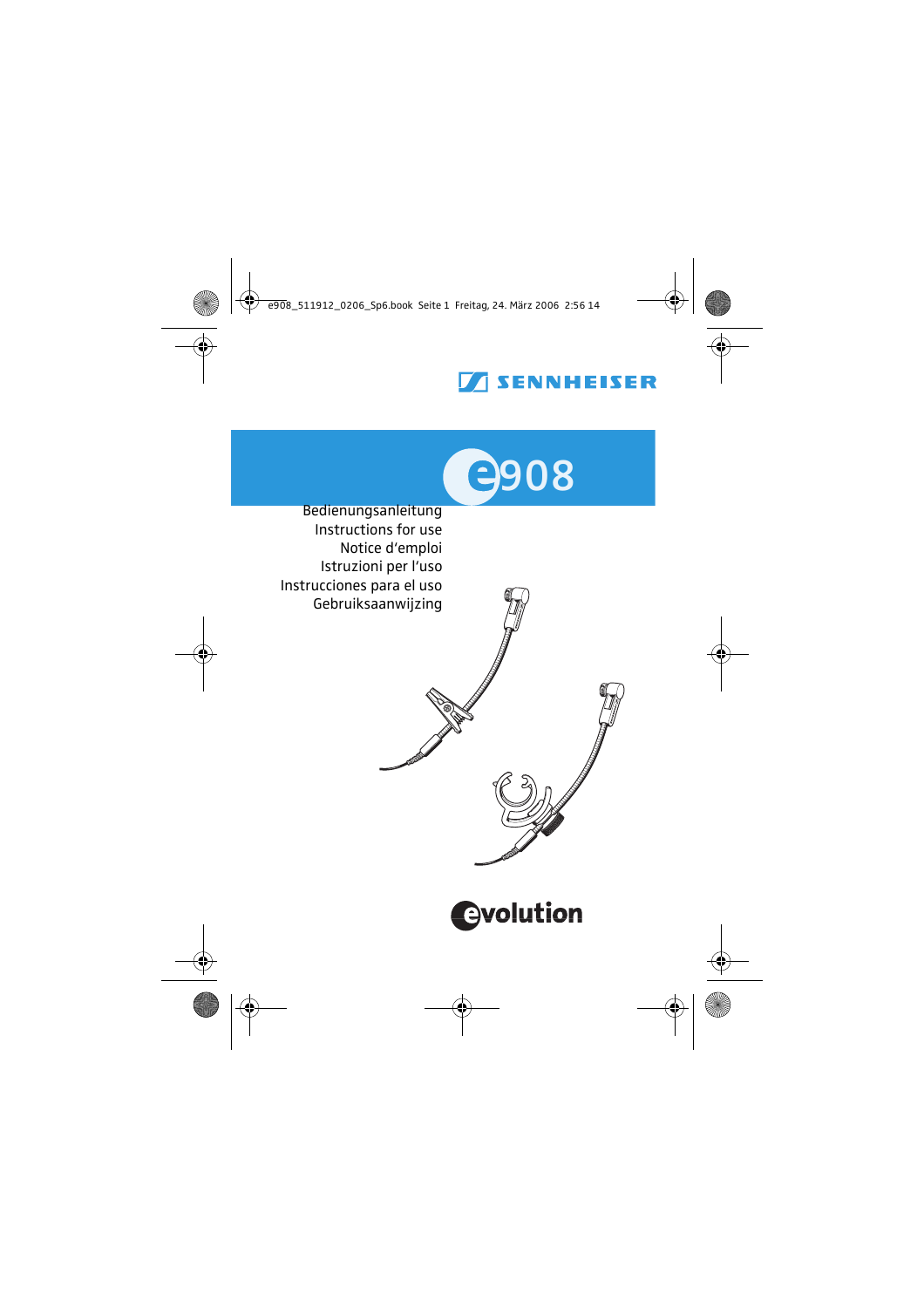# 908 B / 908 D / 908 B ew / 908 T ew

These microphones are professional pre-polarised condenser microphones. An extended dynamic range and a well balanced frequency response deliver an outstanding signal quality with excellent projection and the lowest possible distortion. An excellent directivity across the whole frequency range enables the mics to handle the highest signal levels without feedback.

The microphone @908 D has been developed especially for drums and percussion. The  $Q$ 908 B is designed for wired recording of wind instruments, but because of its instrument clamp it is also paricularly suitable for drums with suspension systems or congas. There are two special types of microphones for use with ew bodypack transmitters: 0908 B ew for saxophone, 0908 T ew für trumpets, flugelhorns and trombones.

Due to their phantom powering capability, the mics are especially suitable for use with professional mixing consoles. Alternatively, they can be used with any evolution bodypack transmitter for wireless applications.

Extensive damping and shock mounting isolates the capsules from extraneous vibrations, impact and handling noise.

The long, flexible goosenecks enable the mics to be optimally positioned on the instrument.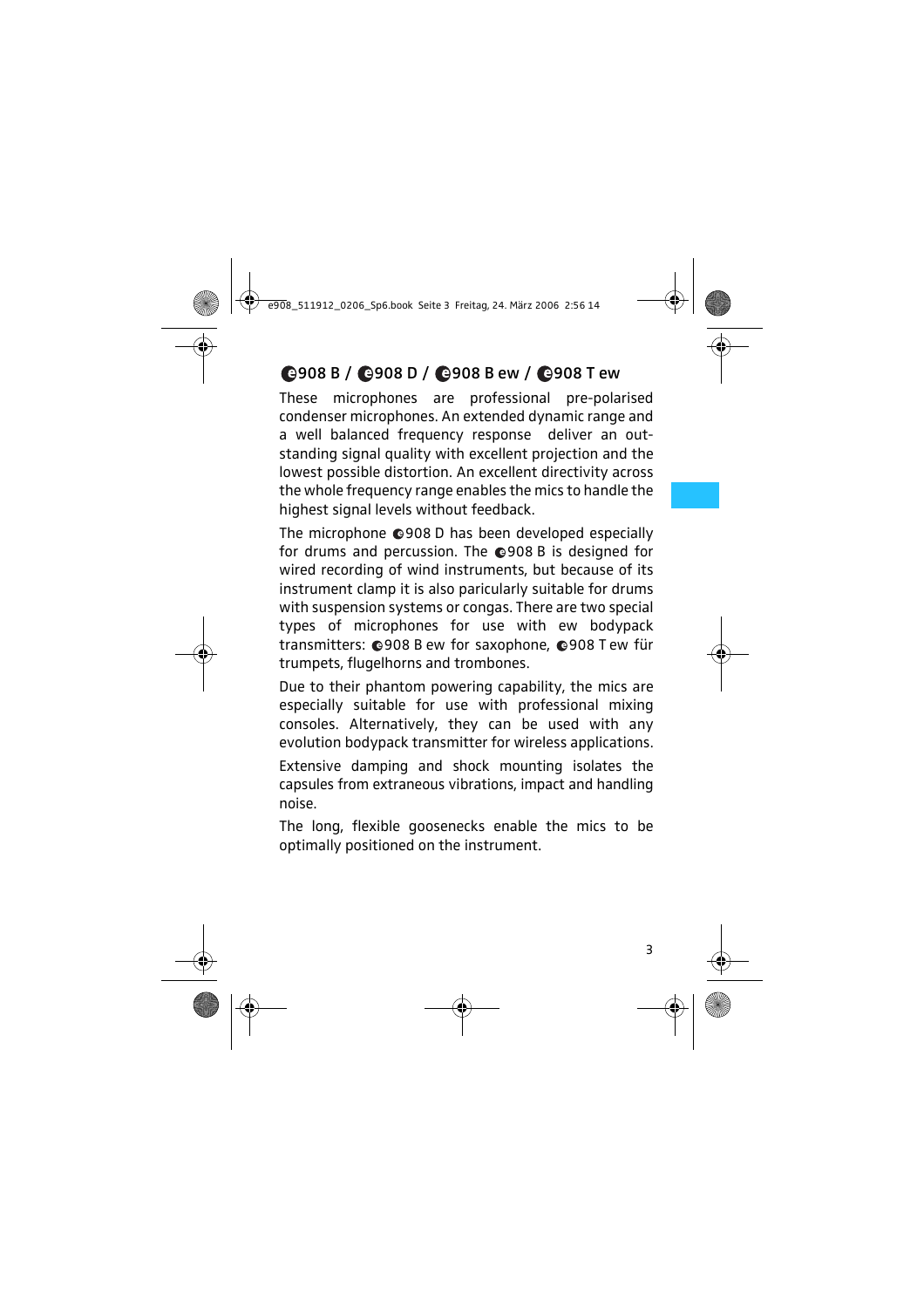## Features

- Exceptionally vivid, clear sound
- Optimum positioning on the instrument due to flexible gooseneck
- Shock-mounted capsule provides low sensitivity to impact and handling noise
- y Rugged metal body
- Extremely robust connection cable
- Can optionally be used with any evolution bodypack transmitter or the MZA 900 P phantom power adaptor

## Delivery includes

| <b>©908D</b>                      | <b>©908B</b>                          | $Q$ 908 B ew /<br><b>◎908 Tew</b>                                 |  |  |  |  |
|-----------------------------------|---------------------------------------|-------------------------------------------------------------------|--|--|--|--|
| <b>@908D</b><br>microphone        | <b>©908B</b><br>microphone            | <b>◎908 B ew</b><br>microphone /<br><b>◎908 Tew</b><br>microphone |  |  |  |  |
| MZA 900 Pphantom<br>power adaptor | MZA 900 P<br>phantom power<br>adaptor |                                                                   |  |  |  |  |
| M7H 908 D micro-<br>phone clamp   | M7H 908 B micro-<br>phone clamp       | M7H 908 B micro-<br>phone clamp                                   |  |  |  |  |
| Pouch                             | Pouch                                 | Pouch                                                             |  |  |  |  |
| Instructions for use              | Instructions for use                  | Instructions for use                                              |  |  |  |  |
| Warranty Certificate              | Warranty Certificate                  | Warranty Certificate                                              |  |  |  |  |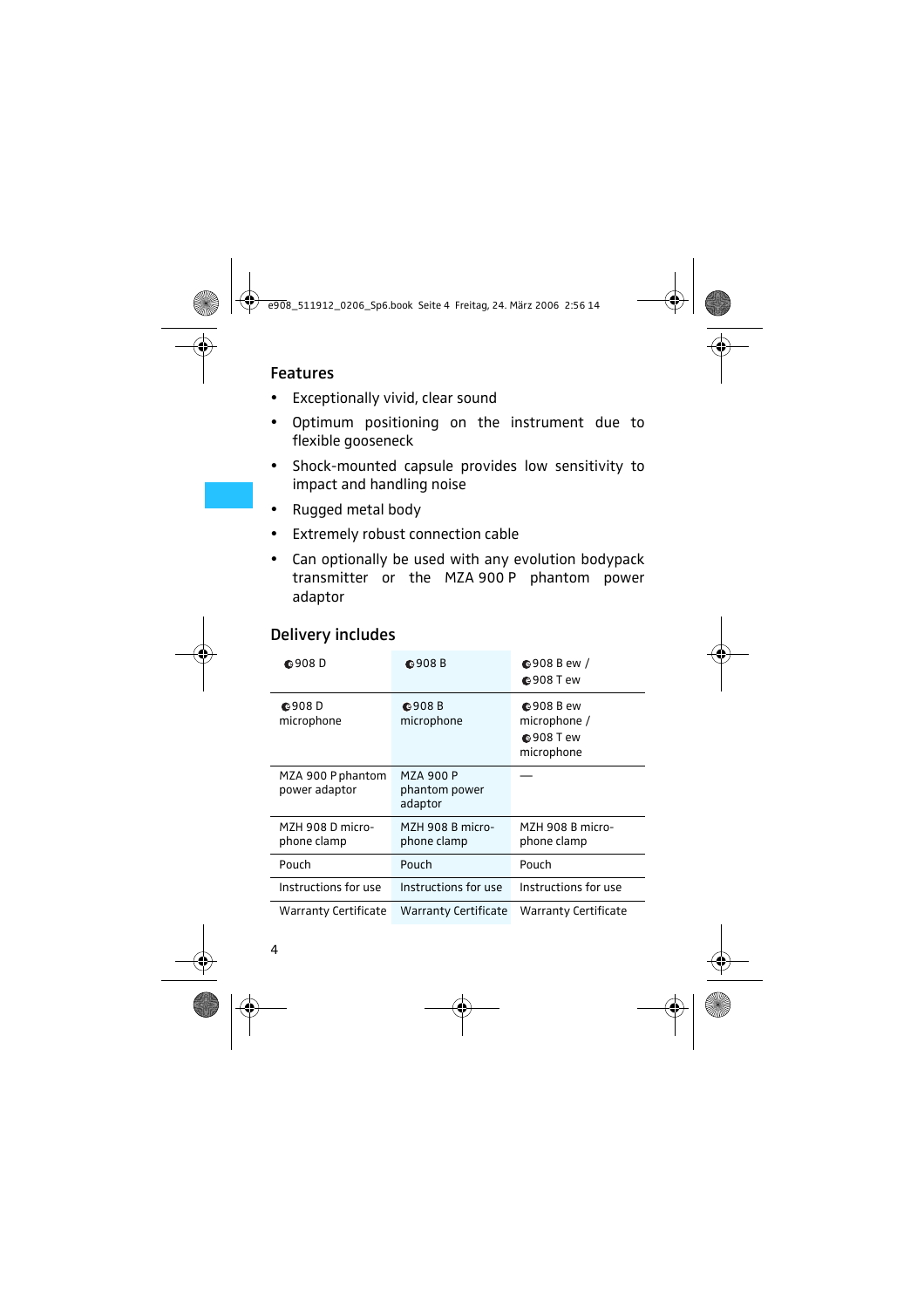# Positioning the microphone Wind instruments ( $Q$ 908 B /  $Q$ 908 B ew /  $Q$ 908 T ew)

| Position | Resulting sound            | Commentary                                                                                                                                             |  |  |  |  |
|----------|----------------------------|--------------------------------------------------------------------------------------------------------------------------------------------------------|--|--|--|--|
|          | Reduced ambient<br>noise   | Use the M7H 908 B<br>clamp to attach the<br>microphone to the<br>hell of the<br>instrument.                                                            |  |  |  |  |
|          | Clear, powerful<br>sound   | To reduce ambient<br>noise (at the<br>expense of the true<br>"Saxophone<br>sound") direct the<br>microphone into the<br>bell (as illustrated).         |  |  |  |  |
|          | Balanced, natural<br>sound | For a Saxophone,<br>the microphone<br>should normally be<br>directed partly<br>towards the bell and<br>partly towards the<br>body of the<br>instument. |  |  |  |  |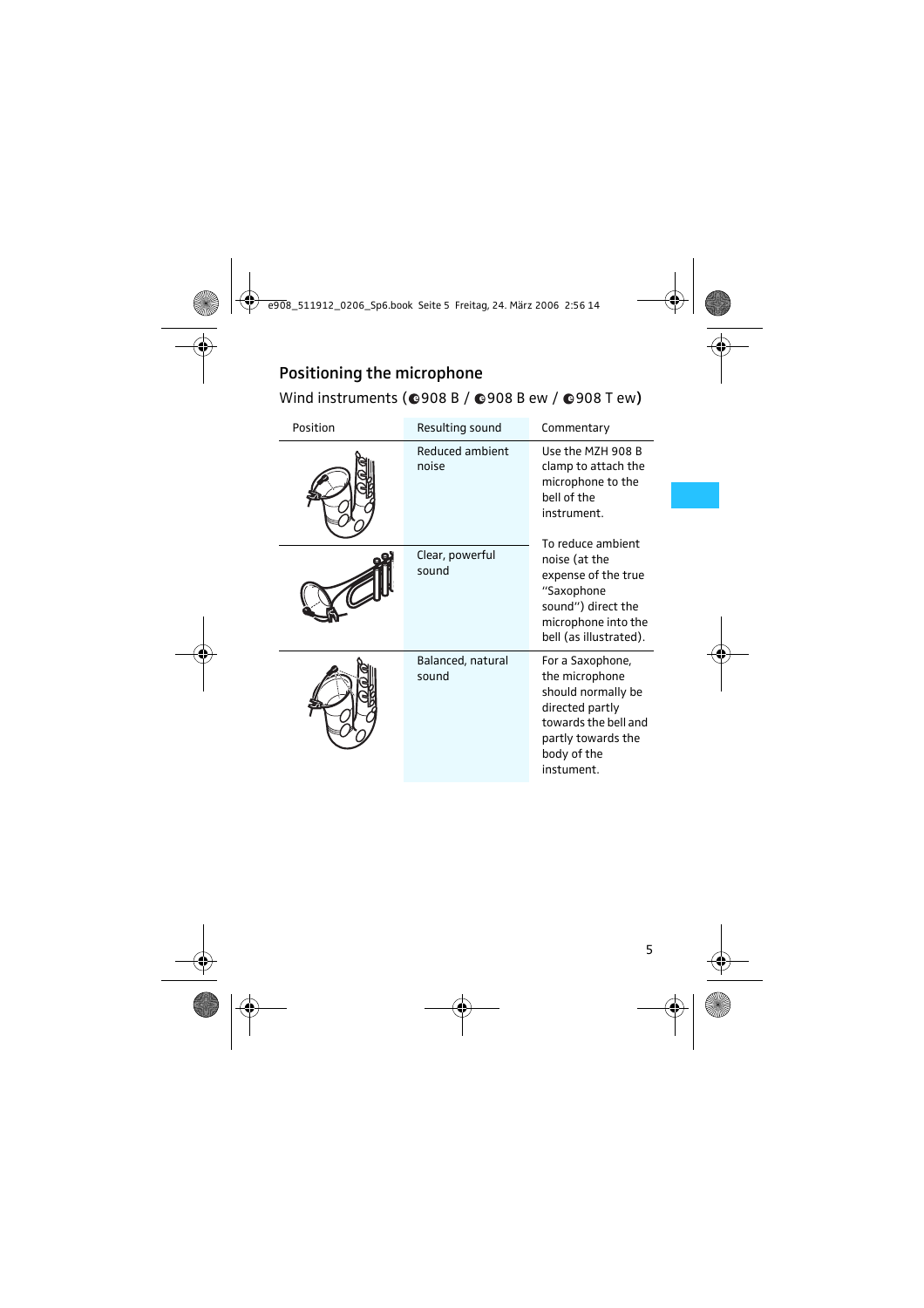| Position | Resulting sound                       | Commentary                                                                                                                                                       |
|----------|---------------------------------------|------------------------------------------------------------------------------------------------------------------------------------------------------------------|
|          | More fundamental,<br>little overtones | Position on the<br>drum:<br>$3-5$ cm above the<br>drumskin, directed<br>towards the center<br>of the drumskin, the<br>fundamental to                             |
|          | Less fundamental,<br>many overtones   | overtones ratio can<br>be adjusted by<br>changing the angle<br>of the microphone.<br>The most balanced<br>results are obtained<br>at an angle of<br>$30 - 60$ °. |
|          | Pronounced<br>proximity effect        | Optional:<br>tangential position<br>of the gooseneck in<br>order to reduce the<br>distance to the<br>drumskin.                                                   |

# Drums / Percussions (@908 D)

In order to prevent interference due to crosstalk between adjacent sound sources, try to position the microphone so that the interfering sound source is located in the angle area of the highest cancellation of the microphone (approx. 180°; see polar diagram).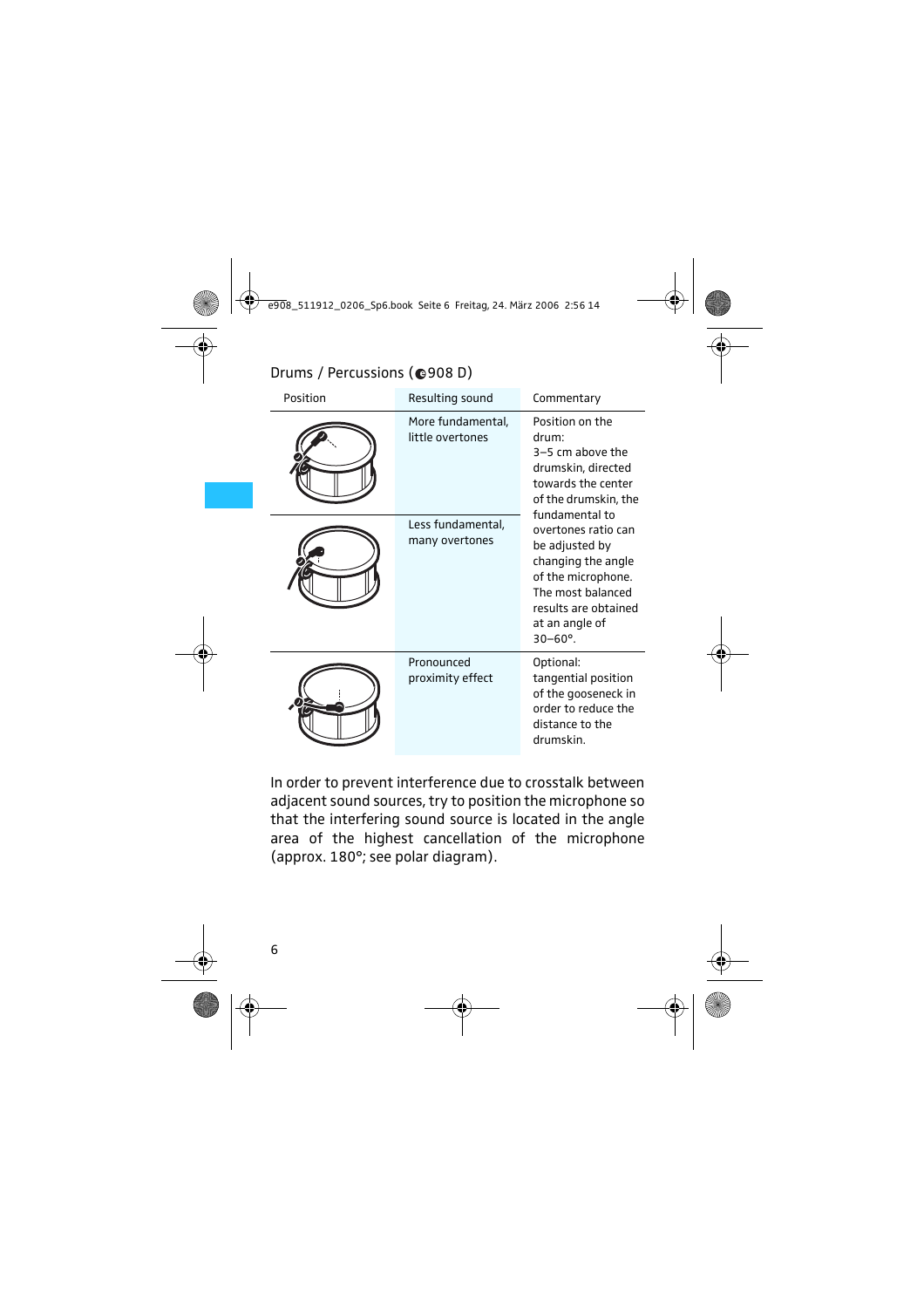# Attaching the drum clamp to the drum Drums / Percussions (@908 D)



#### Position Commentary

To attach the MZH 908 D drum clamp, snap it onto the rim of the drum as follows:

Put the upper part of the clip (1) onto the rim and clip on by pushing down in a rotating action (2) until it clips into place.

# Attaching the microphone to the drum clamp Drums / Percussions (@908 D)

| Position      | Commentary                                                                                                                                                                                         |
|---------------|----------------------------------------------------------------------------------------------------------------------------------------------------------------------------------------------------|
| FFFEEDERATION | To attach the microphone to the drum<br>clamp:<br>Loosen the knurled screw. Insert the<br>gooseneck of the microphone from the side<br>into one of the two slots and tighten the<br>knurled screw. |
|               | You can attach two microphones to the<br>drum clamp (e.g. for picking up two toms in<br>cramped space conditions). To do so, use                                                                   |

both slots of the drum clamp.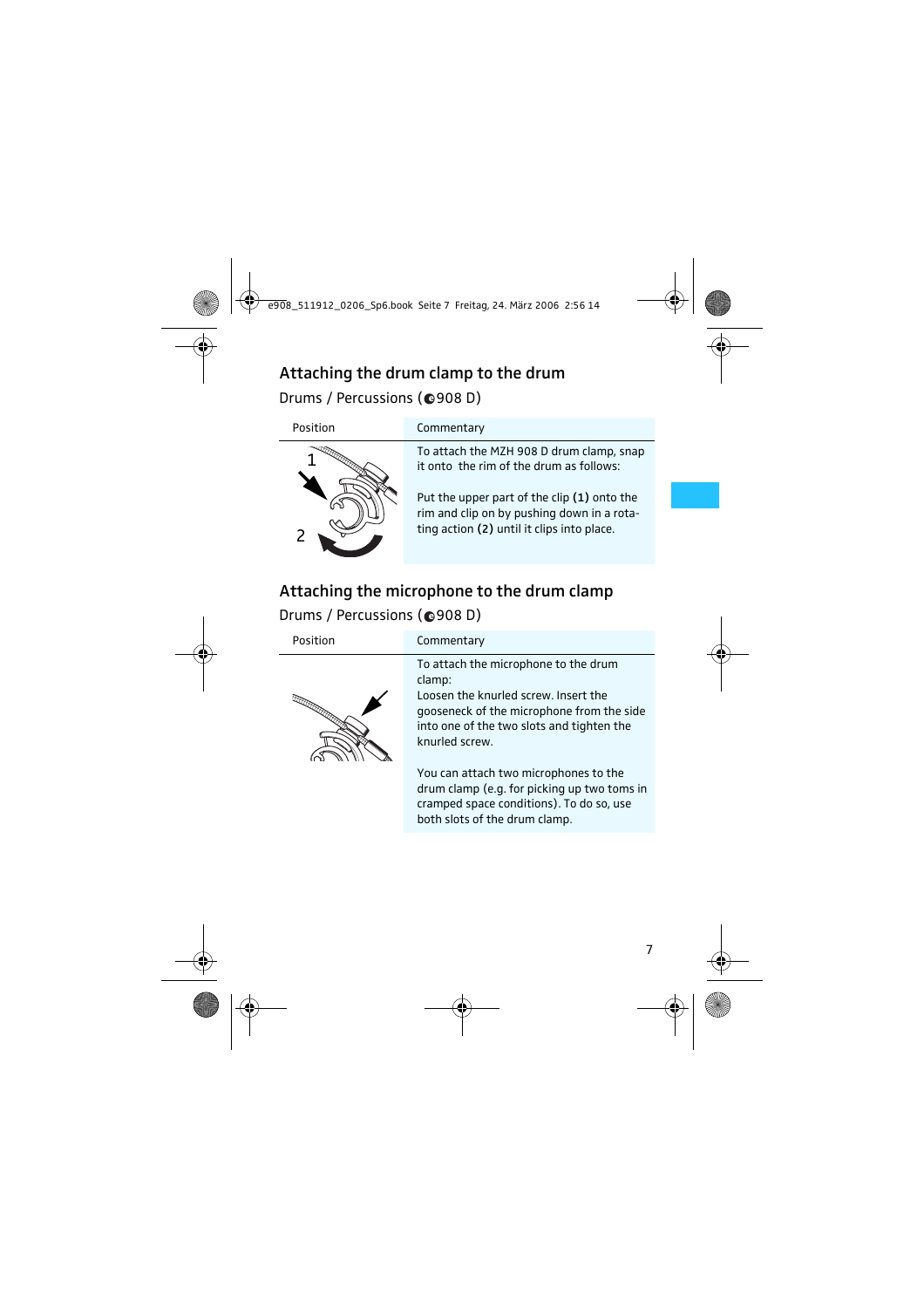# Optimum positioning of the microphone

The various adjustment possibilities of the MZH 908 D and MZH 908 B clamps together with the flexible gooseneck enable the microphone to be optimally positioned on the sound source (see arrows in the diagrams below).

MZH 908 D



MZH 908 B

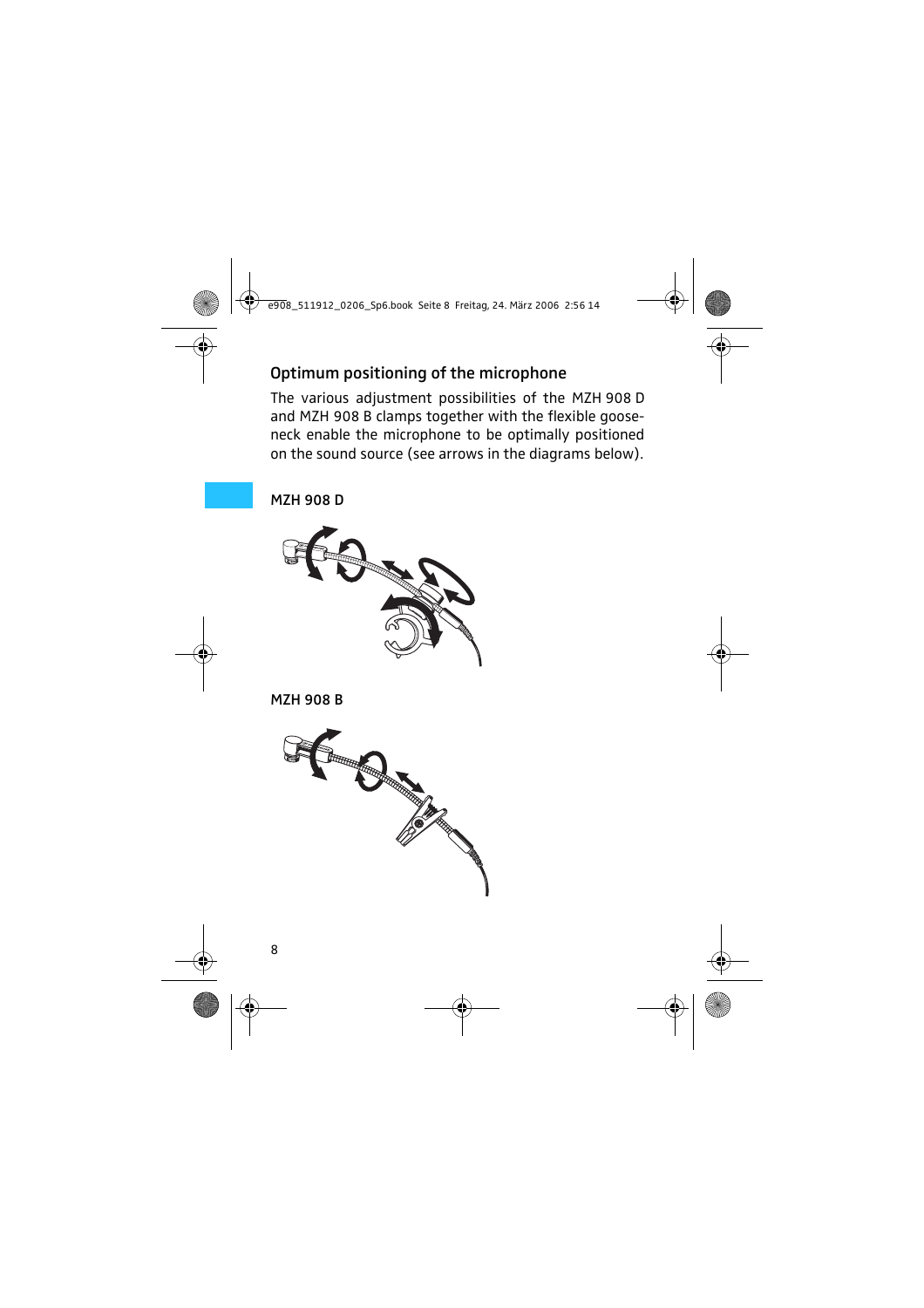## Polar diagram



### Frequency response curve

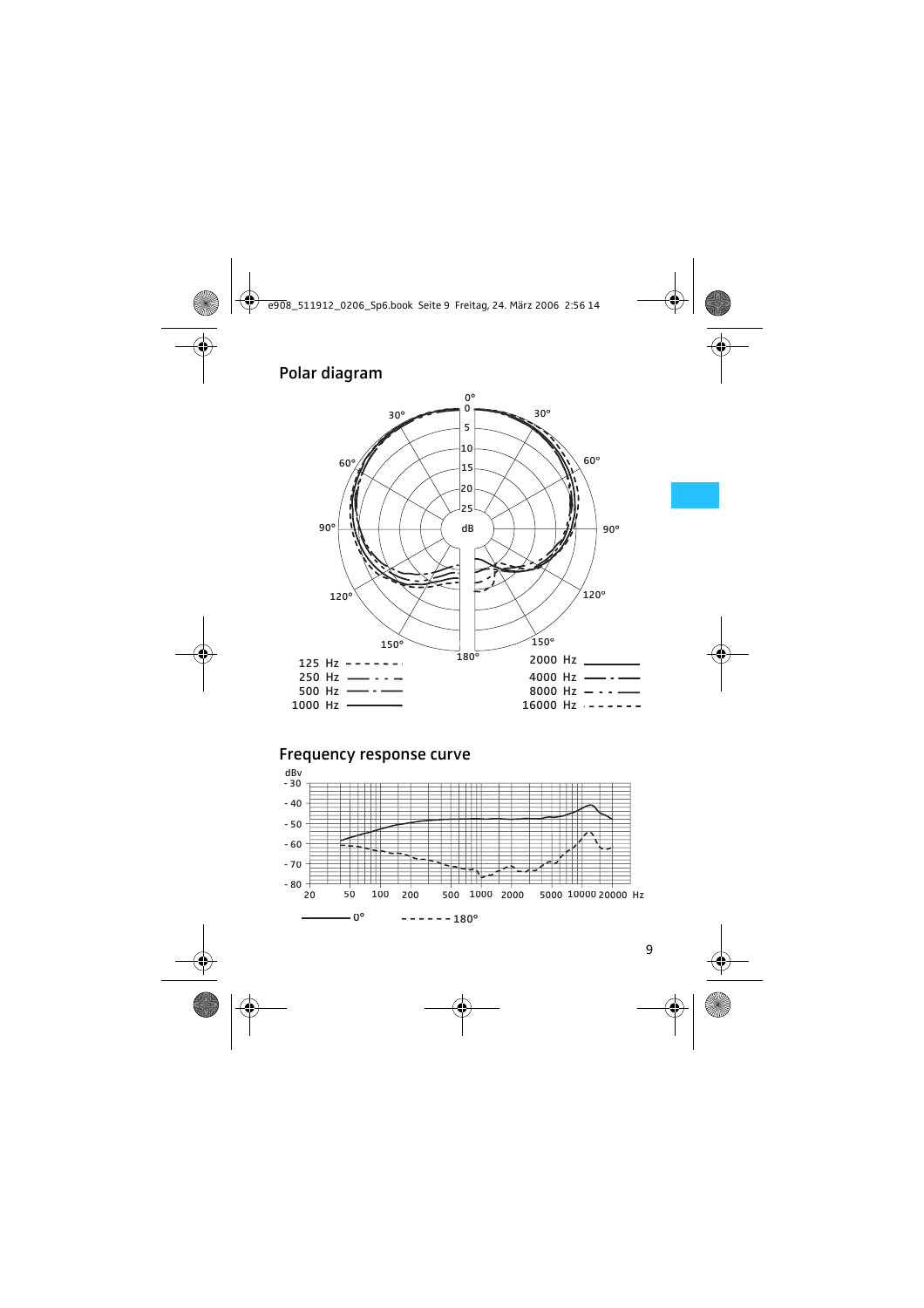# Specifications 908 B / 908 D / 908 B ew / 908 T ew

| Transducer principle           | pre-polarised<br>condenser microphone |
|--------------------------------|---------------------------------------|
| Frequency response             | 40-20,000 Hz                          |
| Pick-up pattern                | cardioid                              |
| Sensitivity                    | 4.0 mV/Pa                             |
| (free field, no load at 1 kHz) | 0.56 mV/Pa $($ @908 T ew)             |
| Nominal impedance              | 100 $\Omega$ (balanced)*              |
| Min. terminating impedance     | 2 k $\Omega^*$                        |
| Max. sound pressure level      |                                       |
| at 1 kHz                       | 147 dB/SPL                            |
| Equivalent noise level         |                                       |
| <b>©908 B, ©908 D</b>          | $35 \text{ dB}(A)$                    |
| <b>◎908 B ew</b>               | $30 \text{ dB}(A)$                    |
| <b>©908 Tew</b>                | 39 dB(A)                              |
| Phantom powering               | 12–48 V / 3 mA*                       |
| Connector                      |                                       |
| Q908B, Q908D                   | $XI R-3*$                             |
| $Q$ 908 B ew / T ew            | 3.5 mm jack                           |
| Weight                         | 311 q                                 |
| <b>Dimensions</b>              | 0 47 x 193 mm                         |

\* with MZA 900 P ( $\bigcirc$ 908 B /  $\bigcirc$ 908 D) 908 B ew / T ew for direct connection to ew transmitters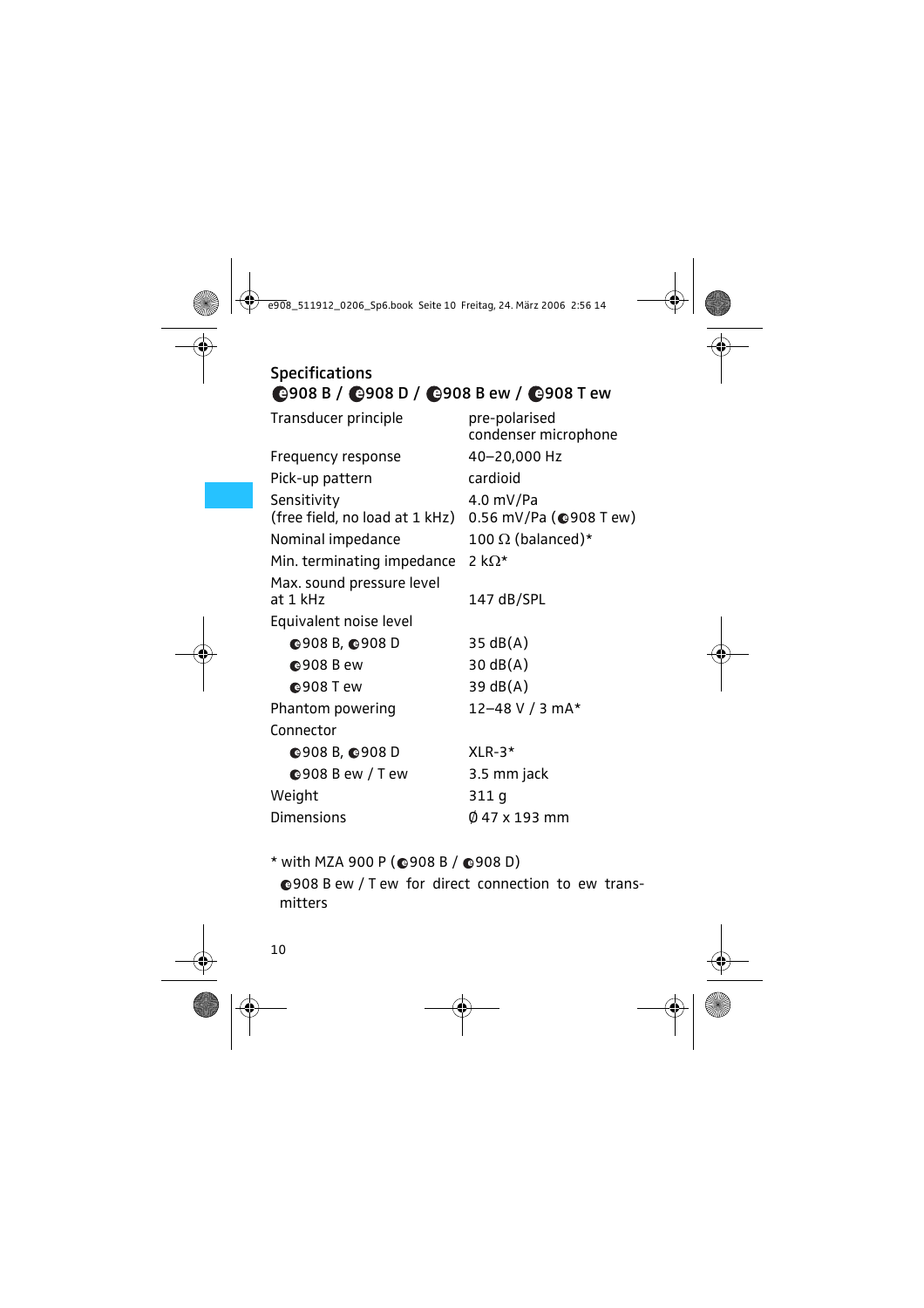# Pin assignment of connectors

## 908 B, 908 D



#### **@908 B ew, @908 T ew**

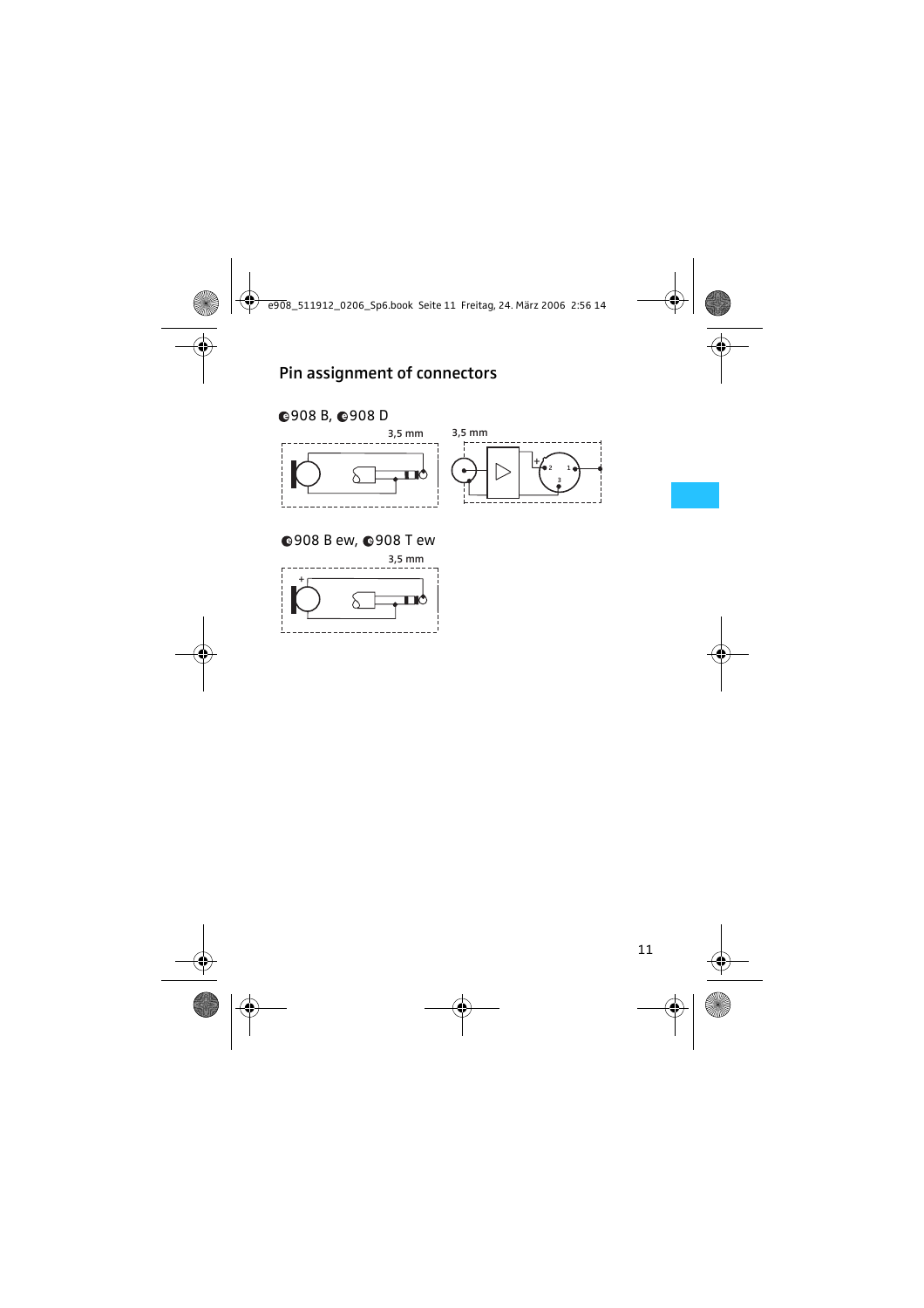# Overview of microphone applications

| Modell                          |      |      |      |      |      |       |          |              |         |      |      |              |
|---------------------------------|------|------|------|------|------|-------|----------|--------------|---------|------|------|--------------|
| Anwendung                       | e901 | e902 | e904 | e905 | e906 | e908B | e908B ew | <b>G806a</b> | e908Tew | e912 | e914 | e935/e945    |
| Vocals                          |      |      |      |      |      |       |          |              |         |      |      | $\mathsf{x}$ |
| Choir                           |      |      |      |      |      |       |          |              |         | X    | X    |              |
| Studio, acoustic<br>instruments |      |      |      |      | X    |       |          |              |         | X    | x    |              |
| Orchestra                       |      |      |      |      |      |       |          |              |         |      | X    |              |
| Trumpets, Trombones             |      |      | X    |      |      | x     |          |              | x       |      |      |              |
| Saxophone                       |      |      | X    |      |      | x     | X        |              |         |      |      |              |
| Acoustic guitar                 |      |      |      |      |      |       |          |              |         |      | x    |              |
| Acoustic bass                   |      |      |      |      |      |       |          |              |         |      | X    |              |
| Guitar amplifiers               |      |      |      |      | X    |       |          |              |         |      |      |              |
| <b>Bass amplifiers</b>          |      | x    |      |      |      |       |          |              |         |      |      |              |
| Leslie                          | X    | x    | X    | x    |      |       |          |              |         |      |      |              |
| Piano, grand piano              |      |      |      |      |      |       |          |              |         | X    | X    |              |
| <b>Kick Drum</b>                | X    | X    |      |      |      |       |          |              |         |      |      |              |
| <b>Snare Drum</b>               |      |      | X    | x    | X    |       |          | x            |         |      |      |              |
| Rack toms                       |      |      | X    | x    | X    | x     |          | x            |         |      |      |              |
| Floor toms                      |      | x    | X    | x    | X    |       |          | x            |         |      |      |              |
| Congas                          |      |      | x    |      | x    | x     |          | X            |         |      |      |              |
| Cymbals                         |      |      |      |      |      |       |          |              |         |      | X    |              |
| Percussion                      |      |      | X    | x    | X    | X     |          | x            |         |      | x    |              |
| Overhead                        |      |      |      |      |      |       |          |              |         |      | x    |              |
| Conference table,<br>altar      |      |      |      |      |      |       |          |              |         | x    |      |              |
| Lectern                         |      |      |      |      |      |       |          |              |         | x    |      |              |
| Theater stage                   |      |      |      |      |      |       |          |              |         | x    |      |              |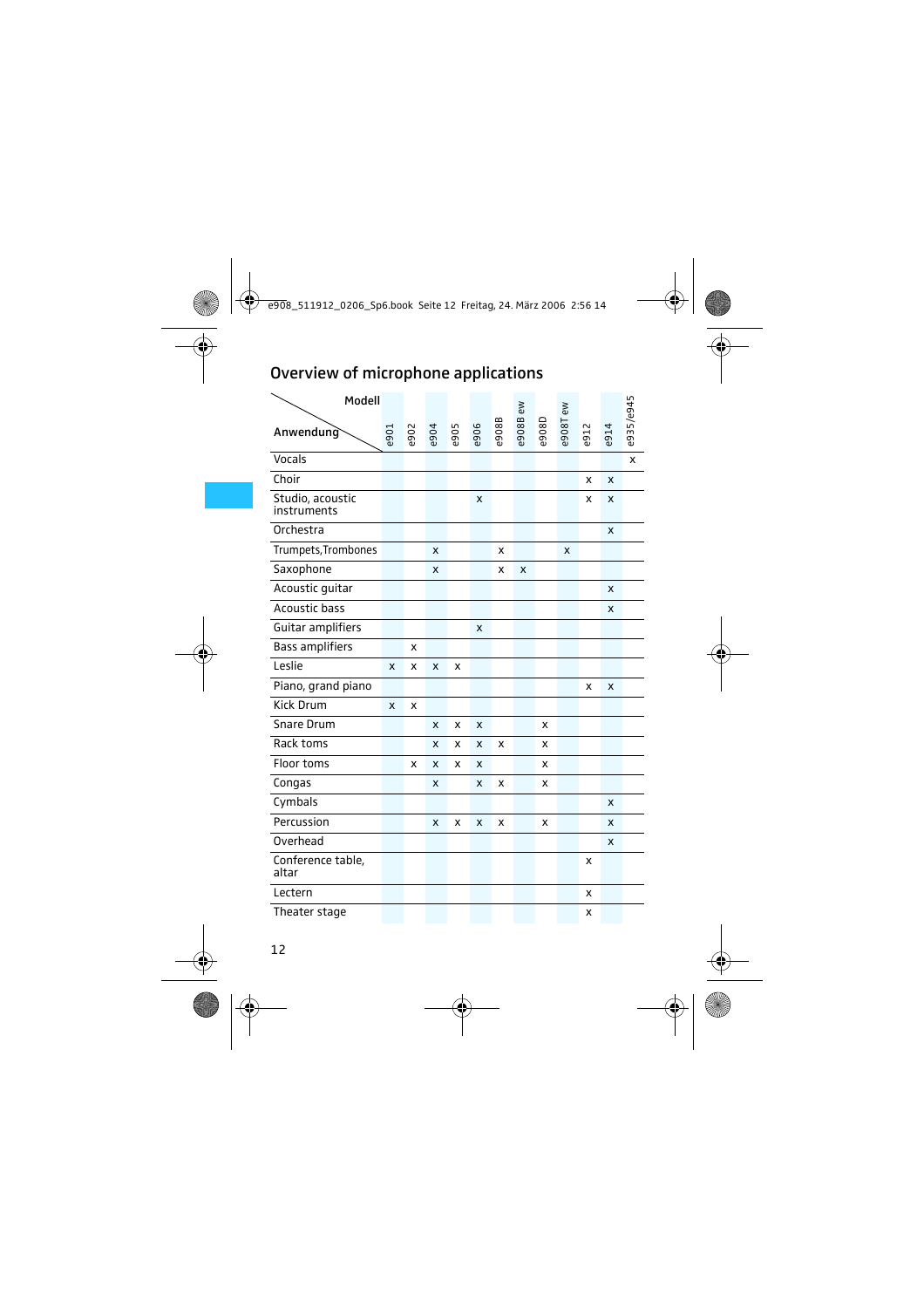# Manufacturer declarations

#### **Warranty**

2 years

#### Approval



Sennheiser electronic GmbH & Co. KG declare that this device is in compliance with the applicable CE standards and regulations.

#### Batteries or rechargeable batteries



Please dispose of batteries or rechargeable batteries as special waste or return them to your specialist dealer.

#### **FFE Declaration**



Please dispose of this product at the end of its operational lifetime by bringing it to your local collection point or recycling centre for such equipment.